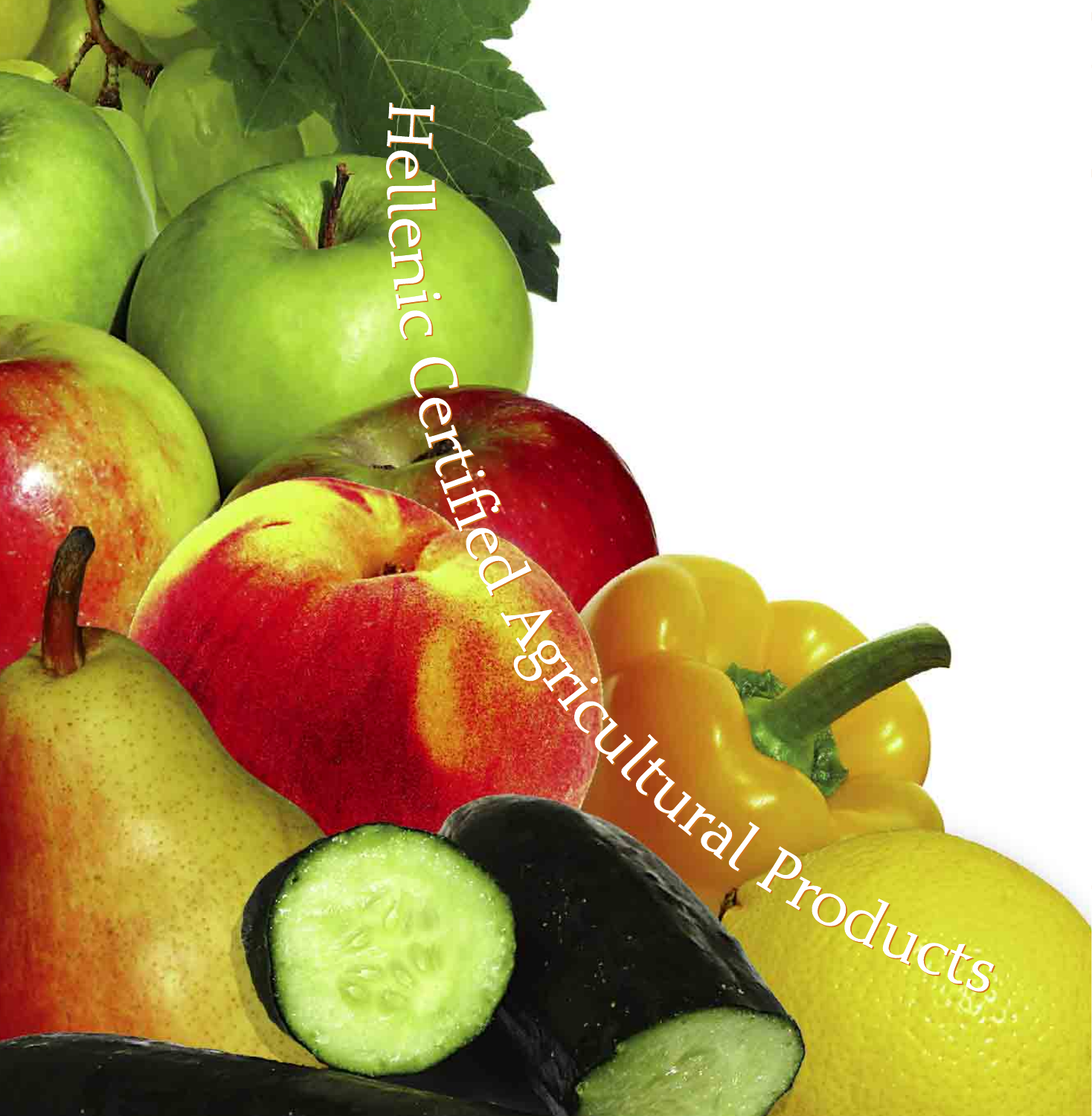

Consulting by **SPEE** tel.: 0030 210 5238777 e-mail: info@speg.gr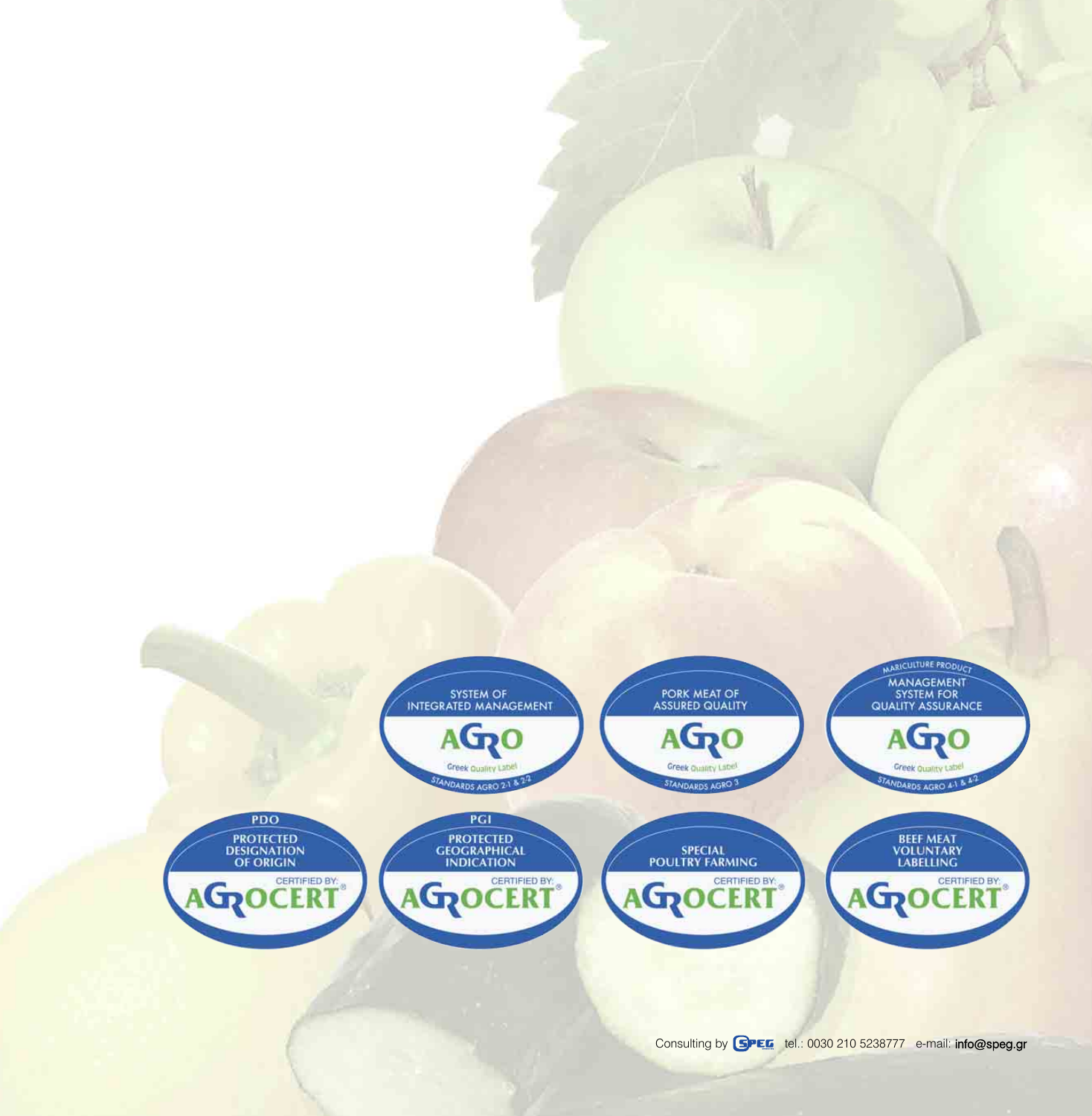## WHO IS AGROCERT



AGROCERT

was established in 1998 as a Private Law Legal Entity operating for the public benefit under the supervision of the Greek Minister of Rural Development and<br>
Food<br>
Do PGL Special Poultry Farm Food  $\frac{1}{6}$ 

**AGROCERT** is the Designated Authority for:<br>The certification of agricultural product

- The certification of agricultural products (PDO, PGI, Special Poultry Farming, Quality Bovine Meat)
- L. The evaluation, approval and supervision of certification private bodies, accredited by the National Accreditation System. (Integrated Management System in Agriculture, Organic Production of Agricultural Products, Integrated Management System in Aquaculture, Quality Pork Meat, ISO, HACCP)
- $\mathbf{r}$ The elaboration of optional, national standards AGRO
- L. The certification of Agricultural Advisors on land and farm management (Farm Advisory System, Common Agricultural Policy (CAP), Council Regulation (EC) 1782/2003)



AGROCERT ENSURES GREEK AGRICULTURE'S BIGGEST ASSET: CERTIFIED QUALITY OF PRODUCTION " **"**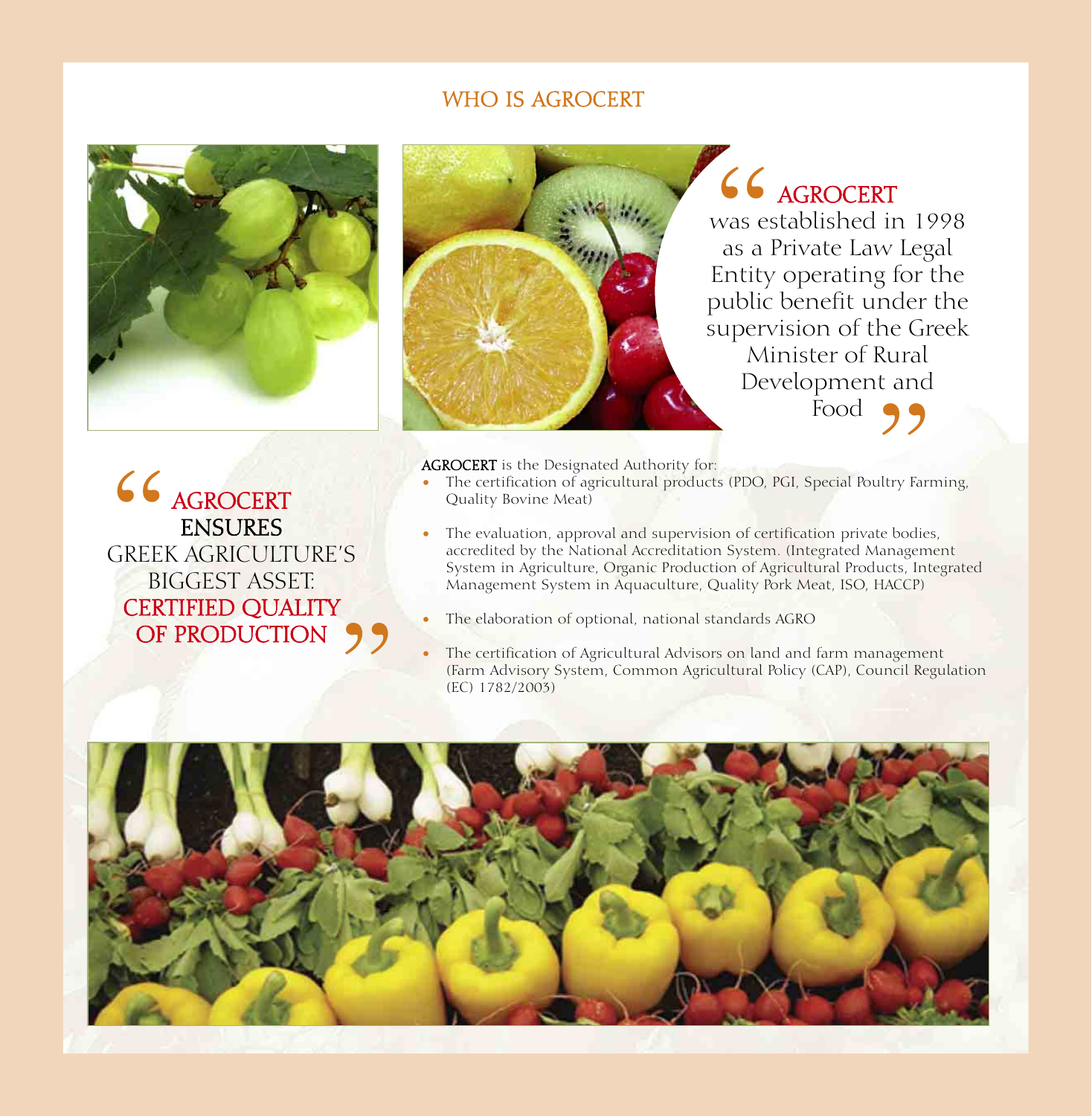# ORGANIC PRODUCTION OF AGRICULTURAL PRODUCTS

### COUNCIL REGULATION NO. 2092/91



### What is organic farming?

Organic farming differs from other farming systems in a number of ways. It favours renewable resources and recycling, returning to the soil the nutrients found in waste products. Where livestock is concerned, meat and poultry production is regulated with

particular concern for animal welfare and by using natural foodstuffs. Organic farming respects the environment's own systems for controlling pests and disease in raising crops and livestock and avoids the use of synthetic pesticides, herbicides, chemical fertilisers, growth hormones, antibiotics or gene manipulation. Instead, organic farmers use a range of techniques that help sustain ecosystems and reduce pollution.



#### The benefits of organic farming on rural development

Organic farming represents real opportunities on several levels, contributing to vibrant rural economies through sustainable development. Indeed, new employment opportunities in farming, processing and related services are already evident in the growth of the organic sector. As well as the environmental advantages, these farming systems can bring significant benefits both to the



economy and the social cohesion of rural areas. The availability of financial support and other incentives for farmers to convert to organic production is designed to help the sector grow still further and to support associated businesses throughout the food chain.

#### AGROCERT elaborates and manages the National Mark regarding the identification of certified Greek organic agricultural products.

Marketing of organic products requires that they have been previously controlled by competent certification bodies.

The organic production of agricultural products Control and Certification System is managed by the Directorate of Organic Agriculture of the Ministry of Rural Development and Food, as supervising body, as well as by AGROCERT along with approved private Inspection bodies.

### Which bodies can certify Organic Agricultural products?



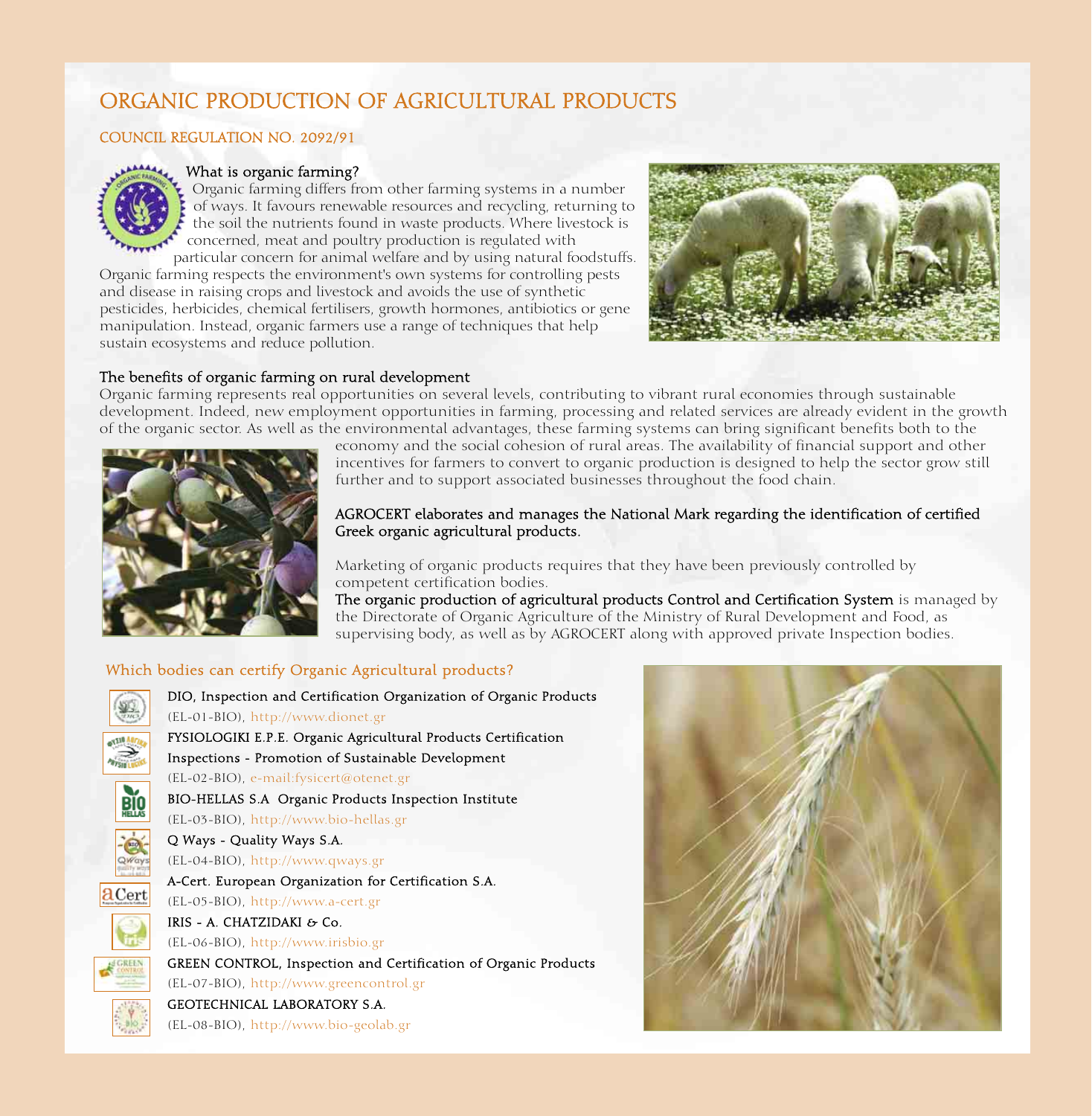### PROTECTED DESIGNATION OF ORIGIN (PDO) AND PROTECTED GEOGRAPHICAL INDICATION (PGI) PRODUCTS



- $\mathbf{r}$ COUNCIL REGULATION (EC) No 510/2006
- $\mathbf{r}$ COMMISSION REGULATION (EC) No 1898/2006



#### What is PDO  $6$  PGI?

Throughout Europe there is an enormous range of great foods. However, when a product acquires a reputation extending beyond national borders it can find itself in competition with products which pass themselves off as the genuine article and take the same name. This unfair competition not only discourages producers but also misleads consumers. That is why, in 1992, the European Union created systems known as PDO (Protected Designation of Origin), PGI (Protected Geographical Indication).

A PDO (Protected Designation of Origin) covers the term used to describe foodstuffs which are produced, processed and prepared in a given geographical area using recognised know-how.

In the case of the PGI (Protected Geographical Indication) the geographical link must occur in at least one of the stages of production, processing or preparation. Furthermore, the product can benefit from a good reputation.

## Up to now, Greece has established 62 products as PDO and 23 as PGI:

#### Feta cheese (PDO)



Feta is the most well-known Greek cheese. and has been produced since the time of Homer. It is a soft, white cheese which matures in brine for two months, and which is preserved in brine. It is an important component of the Greek diet and is connected with the history and traditions of the country. It is used as a table cheese, as well as in salads, pastries and in baking, notably in the popular phyllo-based dishes spanakopita ("spinach pie") and tyropita ("cheese

pie"). Feta cheese is produced from sheep milk or in combination with goat milk in the regions of Macedonia, Thrace, Epirus, Thessaly, Sterea Ellada, Peloponnesus and Mytilini. Greece has established 20 cheeses as PDO.

The name "Feta Cheese" is used exclusively by the Greek producers.

**AGROCERT** is the Designated Authority for the certification of PDO and PGI products in Greece, a procedure that enables the use of acknowledged special markings in the European market. The certification warranties full compliance with Community and National Legislation requirements.



### Olive Oil (PDO - PGI)

The origin of the olive tree is lost in time, coinciding and mingling with the expansion of the Mediterranean civilisations. As Duhamel said, "the Mediterranean ends where the olive tree no longer grows". Olive oil is the oil obtained solely from the fruit of the olive tree. Virgin olive oils are the oils obtained from the fruit of the olive tree solely by mechanical or other physical means under conditions, particularly thermal conditions, that do not lead to alterations in the oil, and which have not undergone any treatment other than washing, decantation, centrifugation and filtration. Virgin olive oil is excellent when consumed raw to best appreciate its aroma and flavour and to benefit fully from all its natural components. Table Olive is the fruit of the Olive tree and is a major component of the agriculture and gastronomy in Greece.

Greece has established 26 Olive oils and 10 Table Olives as PDO and PGI.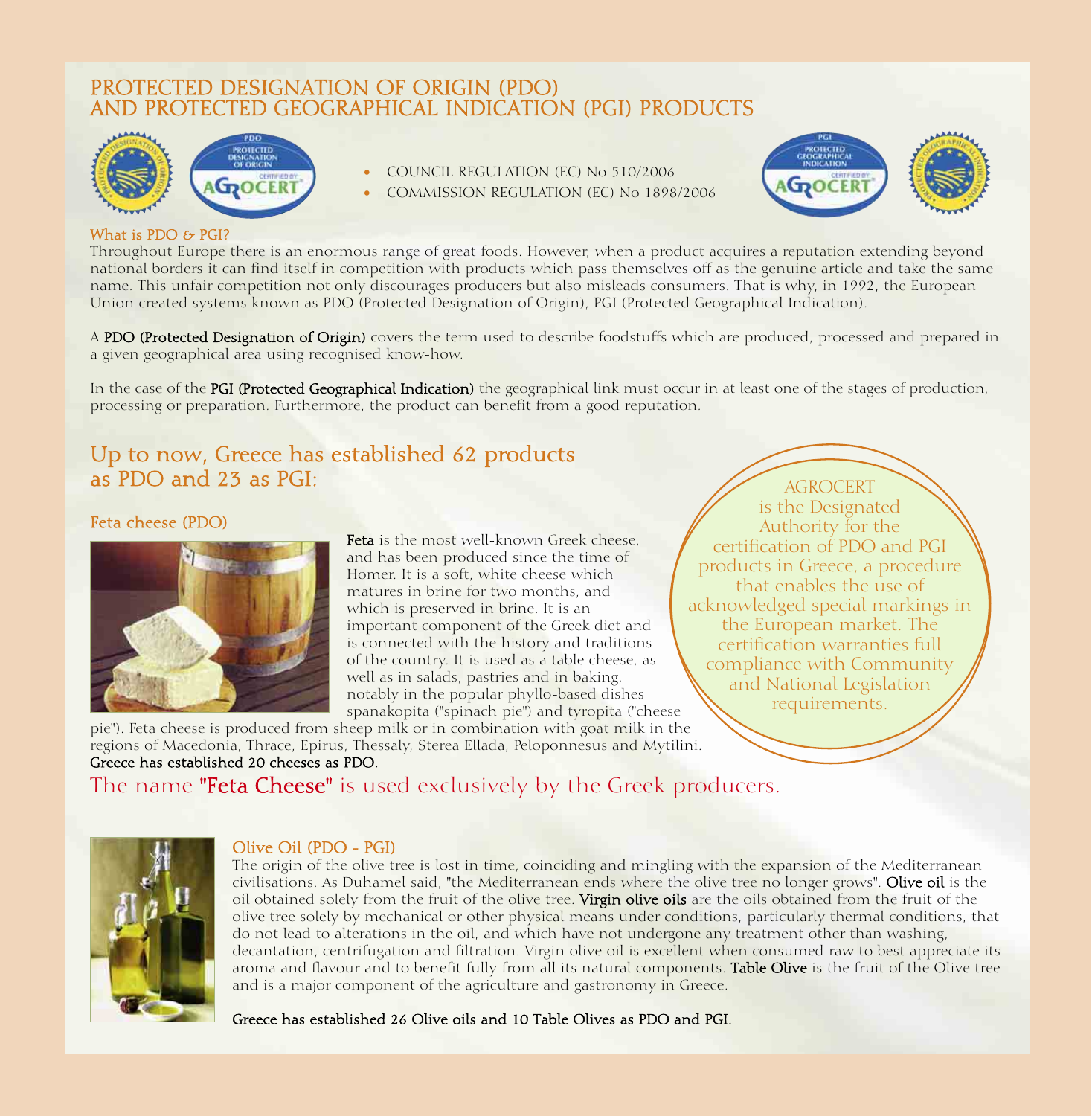## INTEGRATED MANAGEMENT SYSTEM (IMS) IN AGRICULTURAL PRODUCTION (Based on the National Quality Standards AGRO 2.1 & AGRO 2.2)

Consumers are increasingly discriminating about the food they eat and the conditions under which it is produced. Safety to human health, animal welfare, environmental protection and conservation are the principal concerns.

Integrated Management demands an awareness of these concerns and the adoption of economically and socially acceptable production practices on a local, national and international basis.

The Integrated Management, mainly based on Environmental Management, refers to the structure and processes that guarantee quality agricultural products, meets the requirements of the European Market and responds to the European consumer's need for safe products.







AGROCERT is the designated Authority for the evaluation, approval and supervision of private Certification bodies.

In response to consumer's demands and needs, AGROCERT has elaborated the Standards AGRO 2.1 & AGRO 2.2 for the Certification of the Integrated Management System in agricultural production.

The AGRO 2 Standards are widely applied in Greek agriculture, have a strict Business to Consumer (B2C) approach, and is therefore communicated to the final consumer through a label.

## IMS can be placed on the scale between Conventional Production (as defined by the Codes of Good Agricultural Practice) and Organic Production.

## ADVANTAGES OF SYSTEM APPLICATION: SYSTEM OF<br>INTEGRATED MANAGEMENT

J.

ż.

- L. Producers improve their marketing position and distinguish their products from others.
	- Food industry and retailers may rely on AGRO certification for extra assurance and legal security.
		- Consumers want to know what they are buying and it is the AGRO labelling that gives them the possibility to make an informed choice.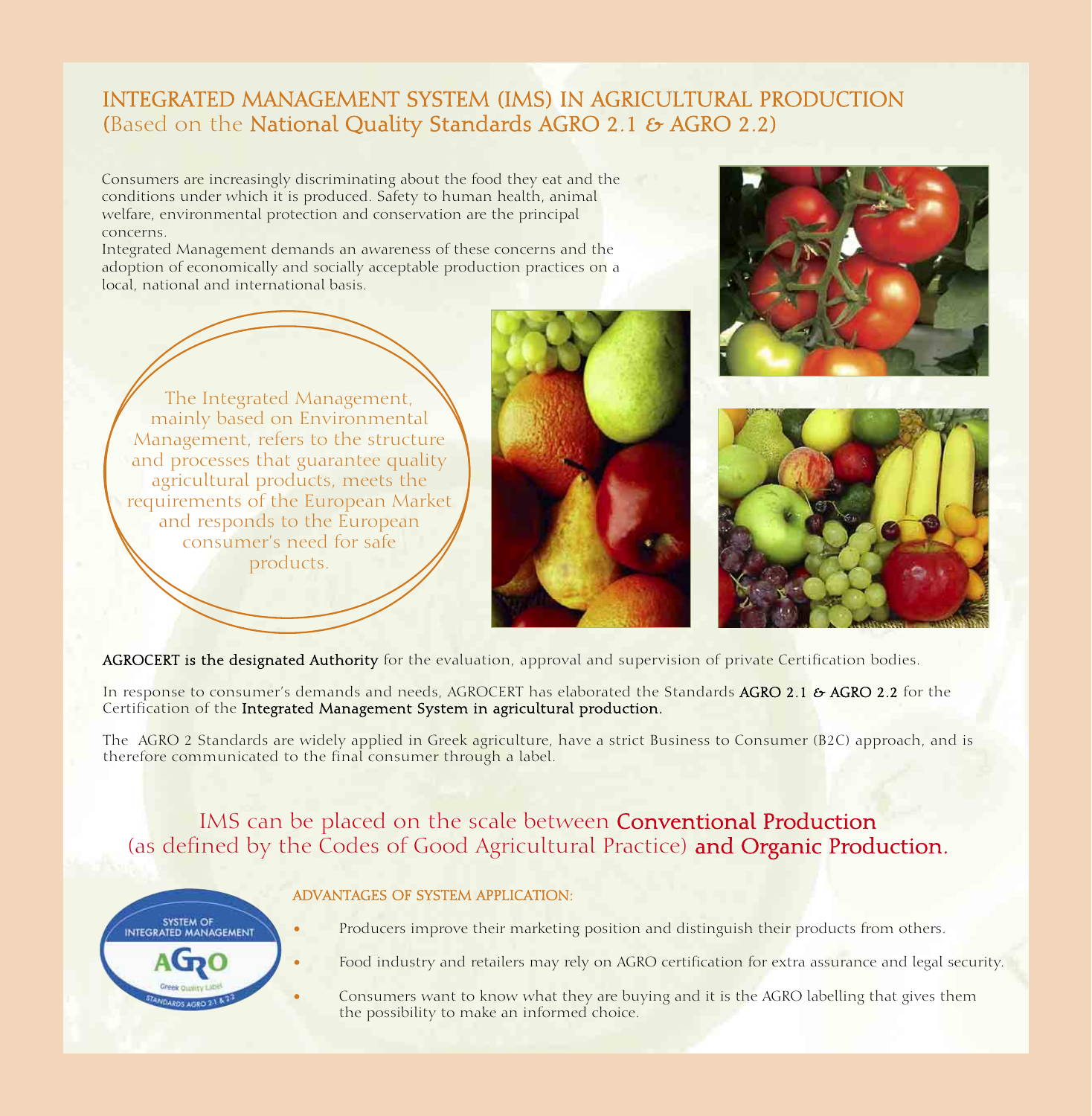









ORGANIZATION FOR CERTIFICATION & INSPECTION OF AGRICULTURAL PRODUCTS

HELLENIC MINISTRY OF RURAL DEVELOPMENT AND FOOD